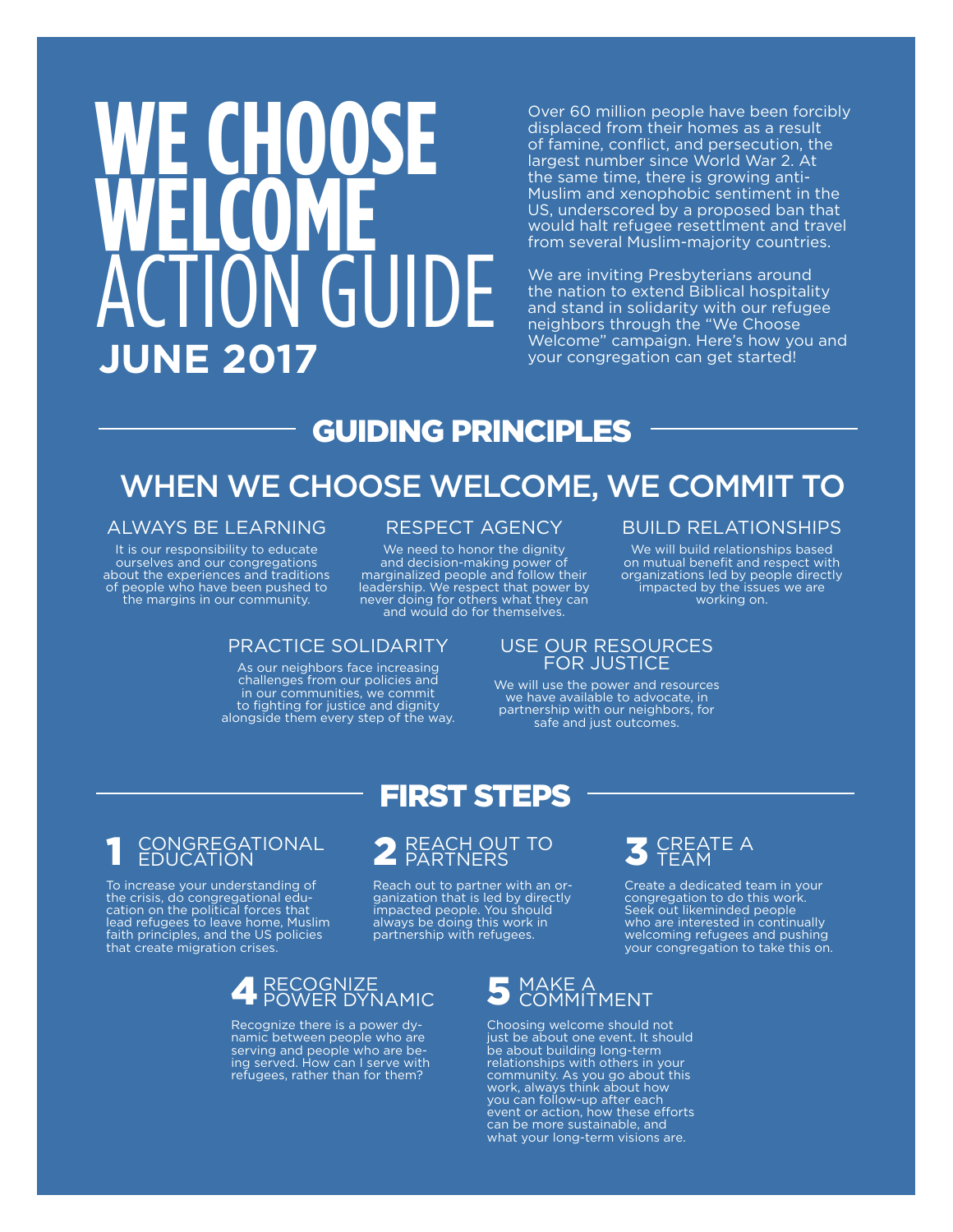### ten ways your congregation can choose welcome

## **1 HOST COMMUNITY<br>EDUCATION EVENTS**

Many have misconceptions about refugees and the countries they come from. Refugees are not a monolithic group. They are from different continents, become displaced for many different reasons, belong to a variety of faiths, and all carry rich culture and history. Host an event, dedicate a sermon, or create a Bible study to explore these topics.

## 3 Invite a refugee leader to speak

Give people with lived refugee experiences, whose voices are often shut out, the opportunity to speak to your congregation.

## S HOST A MULTIFAITH VIGIL

In 2014, the General Assembly passed a resolution on PC(USA)'s interreligious stance; many refugees have faith backgrounds besides Christianity. Foster mutual understanding from Muslims, Christians, and people of other faith traditions by holding a multi-faith service or vigil for the conflict, persecution, and famine that has led to mass displacement.

## 7 Partner with org to support resettlement

Resettling to the US is a resource-intensive process. Welcome refugees to your communities by providing for their financial and physical needs. Contact your local refugee resettlement agency and see how you can support refugee integration.

## **9** ADVOCATE FOR

Legislation that would make life harder for refugees and put them under further scrutiny is constantly be-ing introduced at local, state, and federal levels. Help stop these unjust pieces of legislation from passing by mobilizing your communities to resist these laws and fight for ones that would welcome our refugee neighbors.

## 2 Host Bystander Intervention trainings

We have the opportunity to stand up for our neighbors if we see them being harassed or being endangered because of their race or religion. However, it is hard to know exactly what you can do in the heat of the moment. Seek out trainers to hold a bystander intervention training.

## 4 OFFER YOUR FACILITIES &

Oftentimes, small grassroots organizations led by refugees have a hard time finding a space for their gatherings because of resource constraints. One way to support the flourishing of your local refugee communities is by allowing them to use your facilities. This is a great way to start building trust with your refugee neighbors.

## 6 Celebrate holidays & Festivals

Religious holidays are a great opportunity for interreligious learning and dialogue. Whether it be holding a multi-faith Christmas service or a multi-faith Iftar during Ramadan, see if you can welcome or be welcomed during a religious holiday.

## 8 HOST CIVIC ENGAGEMENTS &

Refugees adjusting to life in the US often need education around how to be civically engaged. Muslim people in the US in particular need to know what their rights are, because they are disproportionately profiled at airports, by the police, and by other citizens. Knowledge is power. Help spread this knowledge by doing voter and civic engagement workshops and know your rights trainings in partnership with a local refugee community group.

## 10 USE MEDIA TO AMPLIFY

There needs to be a massive shift in the way the media portrays refugees. Instead of a narrative rooted in fear of the other, we need to highlight a narrative rooted in peace and love. Oftentimes, the positive contributions of refugees to their communities and the way we have been blessed by our new neighbors are overlooked. Amplify this narrative by submitting op-eds to the local paper and using social media to let people know where you, as a Presbyterian and community member, stand.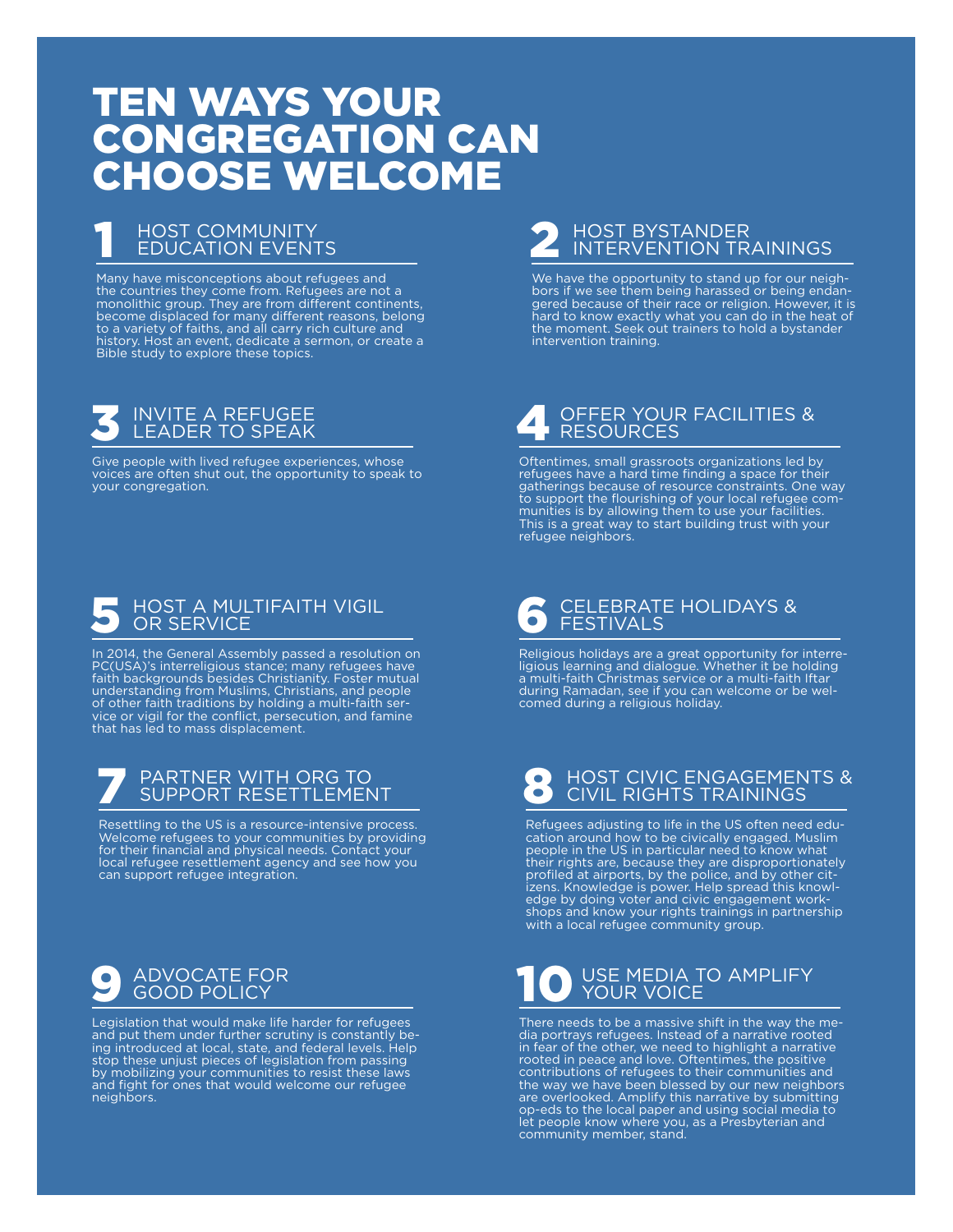### **BACKGROUND**

### $FAQ$  ON REFUGEES  $\longrightarrow$  FAQ ON MUSLIMS

### **Who are the refugees coming to the US?**  Refugees and asylees are people who have fled their coun-

try of origin as a result of persecution or fear of persecution based on race, religion, nationality, political opinion, or membership of a particular social group.

Refugees and asylees are differentiated by where they apply. Refugees apply before entering the US, go through a rigorous screening process overseas, and enter the US once approved. Asylees first make it to the US, then upon arrival, apply for protection from persecution and begin the screening process. Both are legal pathways to seek refuge in the US. Read more about the refugee resettlement process at the Presbyterian [Disaster Assistance site](https://pda.pcusa.org/page/faq-refugee-resettlement/).

#### **Why should we let refugees in our country?**

As Christians, we have the moral obligation to welcome the stranger, particularly those fleeing persecution. Thousands of Jewish children perished in the Holocaust because the U denied them entry. This is a humanitarian tragedy that should not be replicated in the 21st century.

Humanitarian actions also serve our national security interest. Large influxes of refugees into neighboring countries can lead to further regional unrest, and the US resettling refugees can help prevent that from happening. Refugees also bolster local economies in the US by bringing labor and expertise. Read more about the contributions of refugees [here](http://www.rcusa.org/contributions-of-refugees-to-the-us/).

#### **What is islam?**

Islam, meaning means "peace, security and wholeness through total submission to God's will," is both a religion and a way of life. Muslims follow a religion of peace, mercy and forgiveness that should not be associated with acts of violence. Find more information about Islam [here](https://www.presbyterianmission.org/resource/islam/).

#### **If Islam promotes peace, why is there so much unrest in the middle east?**

There are a lot of reasons for unrest in the Middle East -- many economic and political in nature, rather than religious. Particularly after the Ottoman Empire lost World War 2, European countries carved out the Arab world with a series of mandates, designating regions of the Middle East and North Africa as protectorates of European countries. Throughout the rest of the century, there have been many independence movements across the region, but country borders and form of governance, many reminiscent of colonial history, are still contentious and ethnic tensions are high. Undoubtedly, many violent extremism groups use the name of Islam in their political and military campaigns. However, political and economic factors contribute heavily to the instability of the religion, and requires much more nuanced education to understand. Furthermore, only 20% of Muslim people around the world live in the Arab world, and of those who live in the region, a vast majority are victims of violent extremism and many die fighting the violence in their home country.

### PC(USA) Social Witness Policy & statements by Stated Clerk

PC(USA) has been explicit about our moral obligation to advocate for the entry and integration of refugees in our country and to resist any form of anti-Muslim sentiment in our congregations and communities. See our recent statements below:

- 2017 Stated Clerk opposes order banning refugees' entry [into U.S.](https://www.pcusa.org/news/2017/1/28/stated-clerk-opposes-order-banning-refugees-entry-/)
- 2016 The 222th General Assembly (2016) On Responding [to Our Sisters and Brothers Who Are Refugees or](http://pda.pcusa.org/site_media/media/uploads/pda/pdfs/0906_on_refugees.pdf)  [Internally Displaced](http://pda.pcusa.org/site_media/media/uploads/pda/pdfs/0906_on_refugees.pdf)
- 2015 [Stated Clerk: Choose Welcome, not Fear](https://www.pcusa.org/news/2015/11/17/choose-welcome-not-fear/)
- 2015 Sign-on: Keeping Our Communities Open to American [Muslims](http://oga.pcusa.org/site_media/media/uploads/oga/pdf/final_statement_muslim-free_zones_8.2015.pdf)
- 2014 The 221st General Assembly (2014) On The [Interreligious Stance of the Presbyterian Church \(U.S.A.\)](https://www.presbyterianmission.org/wp-content/uploads/interreligious-stance.pdf)

#### **A Longstanding Tradition...**

PC(USA)'s support for refugee resettlment began during the refugee crisis of World War 2. The 160th General Assembly (1948) of the Presbyterian Church of the United States of America stated, **"The United States should pass legislation to bring in at least four hundred thousand displaced persons during the next four years. ... As they arrive, our church people should stand ready to open their homes and provide work for these unfortunate victims of war."**

We continue this tradition and welcome refugees in the current day.

**Three different Presbyterian agencies are active in supporting refugees. Get connected to get updates on their work!**

**Office of Immigration Issues** (*[website](http://oga.pcusa.org/section/mid-council-ministries/immigration/)*) (*[website](https://pda.pcusa.org/)*)